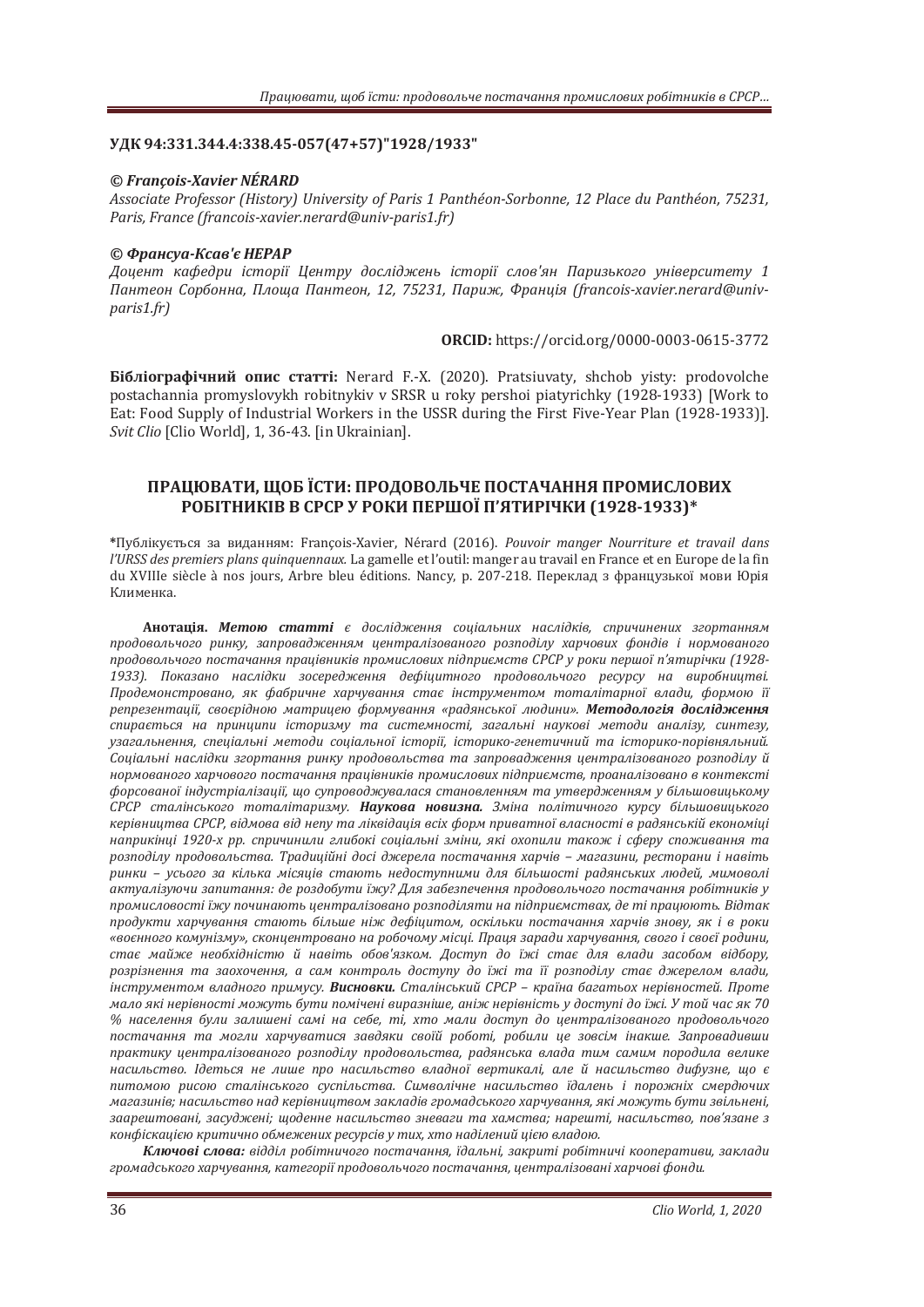### WORK TO EAT: FOOD SUPPLY OF INDUSTRIAL WORKERS IN THE USSR DURING THE FIRST  $\textbf{FIVE-YEAR PLAN}$  (1928-1933)

**Abstract. The aim of the article is to study the social consequences caused by the collapse of the food** market, the implementation of centralised distribution of food funds and standardised food supply of workers in *industrial enterprises of the USSR during the First Five-Year Plan (1928-1933). The consequences of concentrating the scarce food resource on production are shown. It is demonstrated how factory food becomes an instrument of totalitarian power, a form of its representation, a kind of matrix for the formation of the "Soviet man"*. The research methodology is based on the principles of historicism and systematisation, general scientific *methods of analysis, synthesis, generalisation, special methods of social history (historical-genetic and historical*comparative). The social consequences of the collapse of the food market and the introduction of centralised distribution and standardised food supply of industrial workers are analysed in the context of forced industrialisation, which was accompanied by the formation and establishment of Stalinist totalitarianism in the *Bolshevik USSR*, **Scientific novelty**. The change in the political course of the Bolshevik leadership of the USSR, the abandonment of the NEP and the abolition of all forms of private property in the Soviet economy in the late 1920s caused profound social changes that also included the consumption and distribution of food. Traditional food suppliers (shops, restaurants and even markets) in just a few months became inaccessible for most of Soviet *people and the auestion: where to aet food? appeared. To ensure the food supply of workers in the industry.* authorities began food distribution in the enterprises where they worked. Food became more than a shortage, as *food supply was concentrated in the workplace, as in the years of "military communism". Working for food became almost a necessity and even a duty. Access to food became for the authorities a means of selection.* distinction and encouragement, and the very control of access to food and its distribution were a source of power. an instrument of coercion. **Conclusions.** Stalin's USSR was a country of many inequalities. While 70% of the population was left to take care of themselves, those who had access to centralised food supply and were able to eat through their work did so quite differently. By introducing the practice of centralised food distribution, the *Soviet government thus created great violence. It is not only about the violence of the power vertical, but also* diffuse brutality, which is a specific feature of the Stalinist society. There were symbolic violence of canteens and *empty stinking shops, violence against the management of public catering establishments, which could be* released, arrested, convicted; daily violence of contempt and rudeness, finally, violence involving the confiscation *of critically limited resources from those who in power.* 

*Keywords: department of labour supply, canteens, workers' cooperatives, public catering establishments,* categories of food supply, centralised food funds.

Постановка проблеми. «Дайте працівникам достатньо чогось поїсти, щоб їхній голод вгамувався, і тоді ви матимете металургію. Нам потрібно краще забезпечити людей. З порожнім черевом ви ніколи нічого не зробите. Ви маєте дати хліб і додати якихось жирів. Тільки тоді працівник витримає роботу. Він не працює, коли голодний, він нервує. Ми просимо вас відповісти. Не уникайте відповіді. Ви збираєтесь підвищити чи ні норми [продовольства – *Авт.*] для робітників? Ви постачаєте лише спекулянтів»<sup>1</sup>.

27 жовтня 1932 р. після виступу одного з керівників більшовицької партійної організації Горьківської області О. Бурова робітникам фабрики «Червоне Сормово» (одна з найстаріших у місті: заснована в 1849 р., де будуються кораблі, буксири, підводні човни, танки та локомотиви) традиційно запропонували поставити запитання в письмовій формі. Наведені вище слова належать одному з робітників, імені якого ми не знаємо. Лексика, яку він використовує, не збігається із загальним парадним настроєм, а тон запитань налзвичайно агресивний і напрочул вільний.

Вочевиль, що бажання влосталь попоїсти ломінує в лумках працівників цієї фабрики. хоча підприємство й належить до привілейованих у державі. Тут, у Горькому, у кількох сотнях кілометрів на схід від Москви, на берегах Волги та Оки, голод не є таким, як на південному заході СРСР – в Україні<sup>2</sup>, але громадяни в цьому регіоні, як і в решті країни,

<sup>&</sup>lt;sup>1</sup>Государственный общественно-политический архив Нижегородской области Российской Федерации  $(далee - \Gamma$ ОПАНО РФ), ф. 2, оп. 1, д. 1544, л. 165.

<sup>&</sup>lt;sup>2</sup> Сьогодні проблема українського Голодомору 1932-1933 рр. є порівняно добре вивченою. (Див.: Енциклопедія Голодомору 1932-1933 років в Україні; Вступ. слово Є. Нищука; Передмова, авторський текст В. Марочка. Міністерство культури України; Національний музей «Меморіал жертв Голодомору»; Асоціація дослідників голодоморів в Україні. Дрогобич: «Коло», 2018.)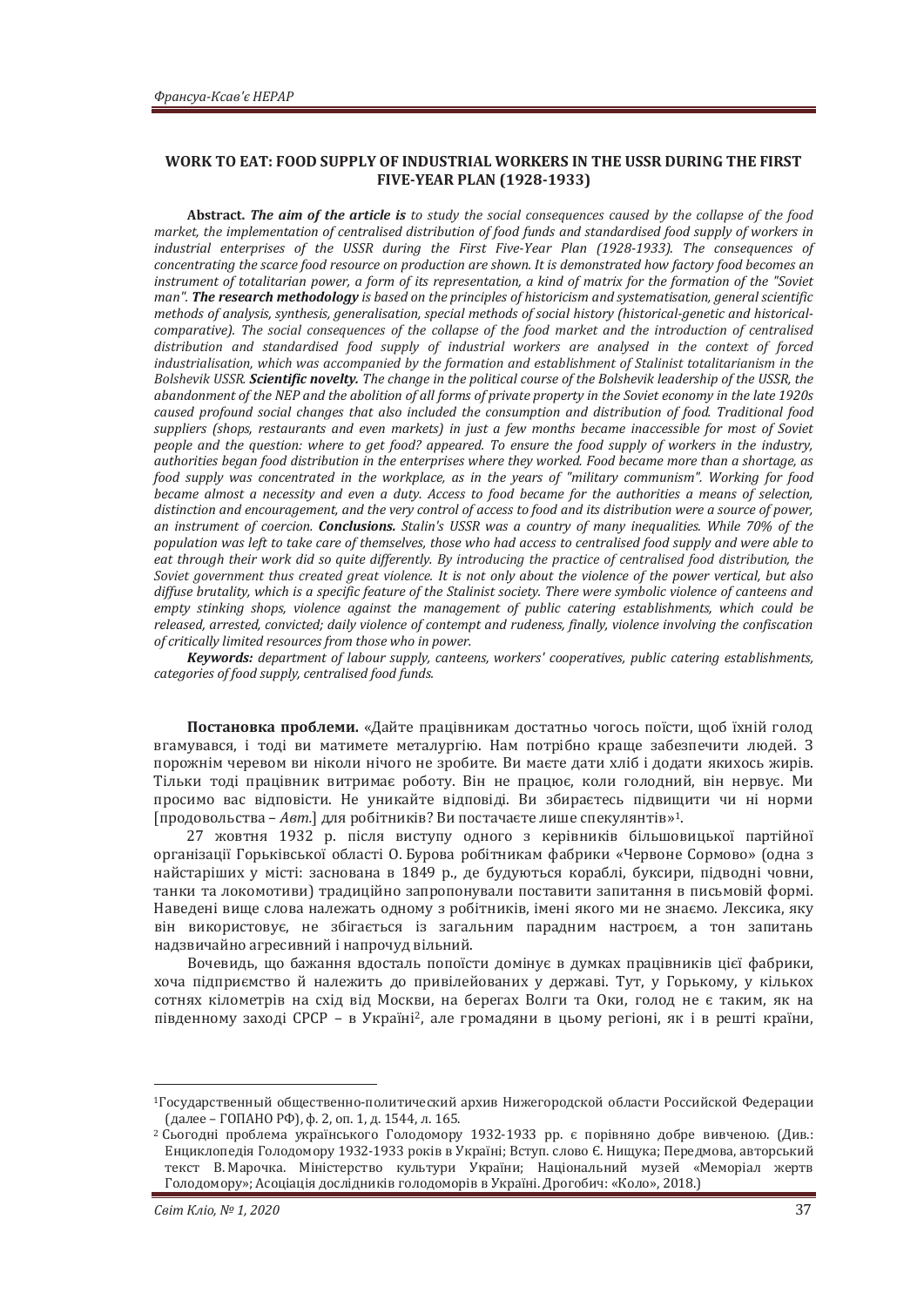також голодніз. Вони харчуються так погано й недостатньо, що звичайна їжа стає нав'язливою проблемою. Окрім іншого, слова анонімного робітника виражають вимогу щодо поліпшення харчування. Натомість влада в особі місцевого партійного керівника оперує зовсім іншим терміном – постачання (рос. – *снабжение*)<sup>4</sup>. І це не випадковість: зміна курсу наприкінці 1920-х рр. (сталінський уряд відмовляється від нової економічної політики та усуває всі форми приватної власності в радянській економіці) спричиняє глибокі соціальні потрясіння, що охопили й сферу споживання та розполілу харчів. Як розлобути їжу? Це питання турбує радянських громадян, для яких досі традиційні джерела постачання – магазини, ресторани і навіть ринки – усього за кілька місяців стають недоступними.

Продукти харчування стають більше ніж дефіцитом, оскільки відтепер постачання харчів знову сконцентровано на робочому місці. Харчування на роботі, їжа завдяки роботі вже не є можливостями серед інших альтернатив, це стає майже необхідністю й навіть обов'язком. Саме це явище та його соціальні наслідки ми спробуємо дослідити в цій статті. Якими можуть бути наслідки зосередження дефіцитного ресурсу в одному місці з погляду влади? Ми спробуємо показати, як фабричне харчування стає привілейованою обсерваторією радянської влади, її формами, практикою та репрезентацією. У радянських їдальнях є шось, що нагадує таку собі матрицю, де не лище готують капустяну ющку, але й «кують» (формують) радянську людину.

Виклад основного матеріалу. Дефіцит продовольства не був рідкістю в СРСР із моменту Великого голоду 1921-1922 рр., але до кінця 1927 р. залишався по суті регіональним і відносно обмеженим явищем. Усе змінилося восени 1927 р., коли голод став відчутним у столиці - Москві. Саме тоді в Політбюро ЦК ВКП(б) помітили викликану труднощами в отриманні борошна паніку серед містян<sup>5</sup>. Відтак із початку 1930-х рр. голод продовжує побутувати в СРСР. Було б неправильно думати, що відповіддю влади стала ефективна, скоординована і стримана політика. Скоріше, існувало кілька ініціатив як у центрі, так і на місцевому рівні. Проте всі вони тісно пов'язували розподілення харчів із конкретним робочим місцем працівника. Альтернативні ж дії не мали жодного ефекту. Кінець непу призвів до поступового закриття розташованих поблизу робочих місць міських приватних ресторанів та їдалень. Це ж стосується і приватної торгівлі (магазинів), що поступово зводиться нанівець. Кооперативна торгівля скорочується, а продукти на ринках, що продовжували функціонувати протягом усього сталінського періоду, надзвичайно дорожчають.

Натомість у межах підприємств створюються різні порівняно автономні структури, що забезпечують розподіл споживчих і продовольчих товарів серед робітників. Спочатку це стосується низки магазинів внутрішньої заводської торгівлі, які в режимі «закритих розполільників» починають обслуговувати працівників суто своїх пілприємств. Саме ці структури беруть на себе розподіл частини фондів продовольчих товарів і товарів народного споживання: замість відкритої торгівлі в міських магазинах для всіх громадян доступ до цих товарів отримують тільки працівники привілейованих підприємств. Пленум ЦК ВКП(б), що відбувся в грудні 1930 р., привітав таку форму організації розподілу продовольчих і споживчих товарів та визначив розподільники закритого типу як «головний елемент соціалістичного будівництва»<sup>6</sup>. Згодом цей досвід було узагальнено та поширено в значно більших вимірах через створення так званих «закритих робітничих кооперативів» (ЗРК)<sup>7</sup>. Окрім збирання споживчих товарів і харчів для прямого розподілу серед працівників, ці кооперативи також здійснювали заготівлю продуктів для заводських їдалень. Розташовуючись на території фабрик. ЗРК не залежали віл адміністрацій останніх, а були невіл'ємною складовою радянської торговельної системи. Новий етап у створенні системи розподілу товарів і продуктів харчування започатковано в грудні 1932 р. рішенням про

<sup>&</sup>lt;sup>3</sup> Осокина Е. А. Иерархия бедности: государственное обеспечение и социальное расслоение в СССР в период нормирования (1931-1935). Cahiers du monde russe, 39(1), 1, 1998, р. 81-97.

<sup>&</sup>lt;sup>4</sup> Т. Кондратьева переконливо наголошує на функції «кормління», що була характерною для влади ʛˑ˔ˍˑ˅˪˫˕˃ʟˑ˔˪˫˅ˇˑ˅ˆˑ˕˓ˋ˅˃ˎ˪ˌ˪˔˕ˑ˓ˋ˚ː˪ˌ ˒ˈ˓˔˒ˈˍ˕ˋ˅˪ [ʓˋ˅Ǥǣ *ʡǤ* Gouverner et nourrir: du pouvoir en Russie, XVIe-XXe siècles. Paris, Belles lettres, 2002, 273 p.]

<sup>5</sup> *Hessler J.* A social history of Soviet trade: trade policy, retail practices, and consumption, 1917-1953. Princeton, N.J. Princeton University Press, 2004, p. 156.

<sup>6</sup> Op. cit., p. 178.

<sup>7</sup> Op. cit., p. 179-180.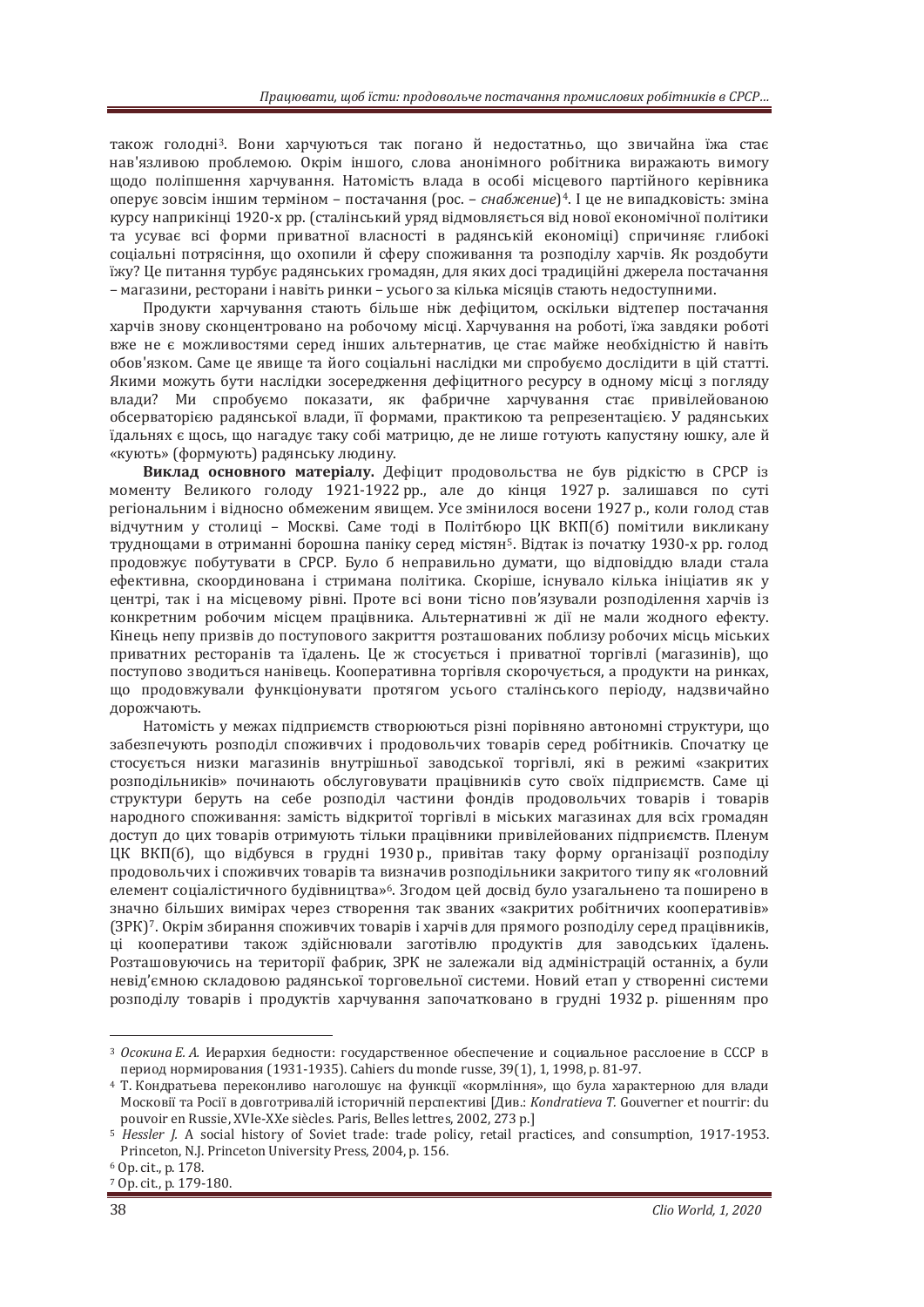створення відділів робітничого постачання (*рос. – отдел рабочего снабжения* (ОРС)) безпосередньо підзвітних директорам підприємств. Нарешті, були тисячі фабричних їдалень, які годували своїх працівників обідами. Кількість шоденних обідів у радянських їдальнях зросла від 750 000 у 1928 р. до 14,8 млн у 1932 р.<sup>8</sup>

Водночас московська влада намагалася централізувати й цілковито контролювати розполіл продуктів харчування та особливо важливих споживчих товарів. Народний комісаріат торгівлі (НКТ СРСР) прагне розповсюджувати товари відповідно до державної системи нормування<sup>9</sup>. Російська дослідниця О. Осокіна називає цю систему «промисловим прагматизмом»<sup>10</sup>, що прив'язував розподіл товарів і харчів до робочого місця, а відтак набув особливої важливості в сталінському проєкті індустріалізації. Влада поновлює практику часів воєнного комунізму та знову звертається до досвіду використання підприємства чи адміністративного ресурсу для розподілу продовольчих і промислових споживчих товарів. Знаменита формула В. Леніна, запозичена тим у Святого апостола Павла («Той, хто не працює, не їсть») допомагає обґрунтувати цю диференційовану політику розподілу продовольчих ресурсів. У будь-якому випадку це була надзвичайно складна та динамічна система – результат сприйнятих і доповнених центральною владою місцевих ініціатив, які, бувало, суперечили інструкціям цієї ж влади. О Осокіна дуже влучно підкреслює цю обставину: «...Політбюро не спрямовувало, не передбачало, а значною мірою «йшло у хвості подій» - затверджувало та регламентувало той порядок, який уже склався в практиці місцевого постачання» 11.

Усі радянські підприємства, відповідно до їхнього стратегічного та економічного значення, були розподілені на чотири списки постачання: спеціальна, перша, друга та третя категорії. Саме за цими списками і розподілялися централізовані харчові фонди: працівники за першими двома списками становили 40% від загальної кількості, але отримували від 70 до 80% від загального фонду централізованого харчування<sup>12</sup>. Ієрархія пропозиції розподілу не обмежувалася цими чотирма категоріями, оскільки всередині кожної з них робітники та їхні утриманці були поділені на різні групи. Така система розподілу мала на меті забезпечити працівників найважливіших і трудомістких підприємств гарантованим продовольчим постачанням. Формування в СРСР системи централізованого розподілу продовольства завершилося оприлюдненням 4 грудня 1932 р. постанови ЦК ВКП(б) та РНК СРСР «Про розширення прав заводоуправлінь у справі постачання робітників і покращення карткової системи», яка встановлювала перелік із 262 підприємств «першої категорії»<sup>13</sup>. Список цих підприємств (Москва – 83, Ленінград – 36, Іваново – 31, Урал – 14, Горький – 12 та Україна – 57) загалом окреслює індустріальну географію СРСР часів першого п'ятирічного плану.

Отже, фабрика чи завод, де ми працюємо, визначають, що ми зможемо їсти. Робітник «Червоного Сормова» чи горьківського автозаводу (ГАЗ) їстиме більше і краще, ніж робітник іншого, непріоритетного підприємства. У період створення системи розподілу саме ця обставина змушувала директорів підприємств докладати зусиль співпрацювати як з урядом, так і з місцевими партійними чиновниками заради одного: внесення їхнього заводу чи фабрики до цього списку привілейованих<sup>14</sup>. Відтак створення тих самих ЗРК не було «спущеним» згори, а випливало з певного корпоративного патерналізму. Фабрика робить усе можливе, щоб «захищати» своїх працівників. Створення цих затратних (як з погляду на

<sup>&</sup>lt;sup>8</sup> Hessler *I., op. cit., p.* 177. Про організацію мережі їдалень підприємств див.: Nérard F.-X. Nourrir les constructeurs du socialisme. Cantines et question alimentaire dans l'URSS des premiers plans quinquennaux (1928-1935). Le Mouvement Social, 247(2), 2, 2014, p. 85-103.

<sup>&</sup>lt;sup>9</sup> Davies R.W., & Oleg Khlevnyuk O. The End of Rationing in the Soviet Union, 1934-1935. Europe-Asia Studies, 51, 1999, p. 557-609.

<sup>&</sup>lt;sup>10</sup> Osokina E. Our daily bread: socialist distribution and the art of survival in Stalin's Russia, 1927-1941. Armonk, NY, M. E. Sharpe, 2001, p. 65.

<sup>&</sup>lt;sup>11</sup> Осокина Е. А. За фасадом «сталинского изобилия»: Распределение и рынок в снабжении населения в годы индустриализации. 1927-1941. Москва: РОСПЭН, 1999. С. 43.<br><sup>12</sup> Там же, с. 90.<br><sup>13</sup> Советская Сибирь. 1932. 6 декабря. № 269 (3963), с. 1.

<sup>&</sup>lt;sup>14</sup> У регіональних архівах Нижнього Новгорода є багато таких листів. (Див.: ГОПАНО, ф. 2, оп.1, д. 1544, л.л. 85-86.). Деякі керівники фабрик і заводів Горьківської області без особливого успіху намагалися просити центральну владу, включити їхні підприємства до цього списку (Див.: ГОПАНО, ф. 2, оп. 1, д. 1544, ˎ. 126.).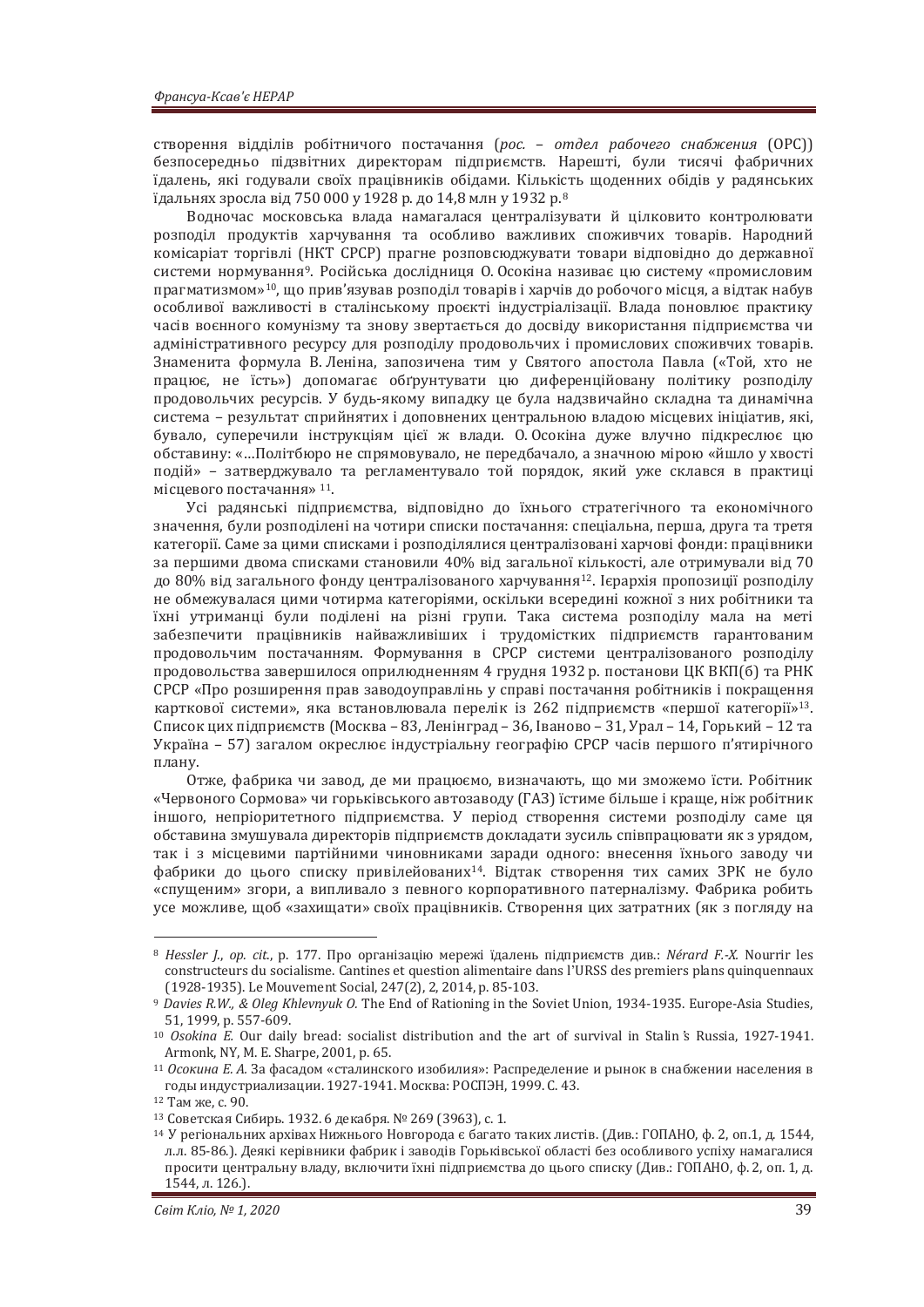персонал, так і на бюрократичні зусилля) структур для багатьох інших радянських підприємств не стало реальністю. Отже, продовольче забезпечення радянських людей виявлялося надзвичайно диференційованим навіть в одному й тому самому місті чи області. Зрештою, потрібно сказати, що більшість радянських людей опинилися поза цією централізованою системою розподілу: колгоспники та рештки селян-одноосібників не мали на не права (лише робітники радгоспів і машино-тракторних станцій). Відтепер працювати було необхідним ще й для того, щоб мати можливість елементарно поїсти або на роботі завдяки їдальням (що масово розвиваються), або вдома, приготувавши їжу з продуктів, отриманих за розумною ціною в закритих розподільниках підприємств.

У ситуації загального дефіциту надзвичайна неоднорідність доступу до продуктів харчування перетворилася на складову сталінського суспільства доби перших п'ятирічок. Шей дефіцитний ресурс харчів, зосереджений на робочому місці, створив нову владу, Контроль доступу до їжі та її розподілу стає джерелом влади, інструментом владного примусу.

В екстремальних умовах дефіциту продовольства, що вражав країну, сталінська влада швидко розуміє доцільність використання важеля харчування для сприяння індустріальній перебудові в СРСР. Доступ до їжі стає засобом відбору, розрізнення та заохочення. Ми вже бачили, як певні сектори промисловості стають привілейованими щодо інших, але зусилля продовжуються серед самих працівників: ударники, передовики виробництва повинні подякувати за свої досягнення харчовим стимулам (краще меню в їдальні, якісніша продукція у фабричних крамницях)<sup>15</sup>. Відтак, харчі справді стають інструментом кадрового менеджменту. Згадувана вище груднева 1932 р. постанова ЦК ВКП(б) прямо говорить про «боротьбу з розподілом їжі для неіснуючих працівників або для людей, які не працюють безпосередньо на підприємстві», про «посилення влади директорів на підприємствах». Отже, мова йде ні про що інше, як про трудову дисципліну та примус робітників до праці<sup>16</sup>.

Однак, ця зброя не настільки ефективна, як здається на перший погляд. Система розподілу продовольчого ресурсу виявляє чимало недоліків владного механізму. Кожен з акторів системи намагається максимально використати її і тим самим сприяє руйнуванню її зсередини, робить її менш ефективною, змінює саму її структуру.

У цій системі директори підприємств мають свою логіку, яка не обов'язково відповідає державній. Вони насправлі потрапляють піл перехресний вогонь необхілності виконання офіційних інструкцій, планових показників і дотримання виробничих стандартів. Ці кількісні мети – єдині, за якими оцінюють роботу підприємства, і їх неможливо досягти без ефективної робочої сили. Позбавлені будь-якої можливості політичної чи громадської ініціативи, ралянські робітники опиняються в становищі абсолютно безсилої маси, що її вивчав Джеймс Скотт<sup>17</sup>. Вони розуміють свою важливість у виробництві: анонімний працівник «Красного Сормова», якого ми цитуємо на початку цього дослідження, ризикував і піддавався загрозі політичного звинувачення: «там він не працює, він нервує». Не вдаючись до страйку, в умовах повної зайнятості багато хто із цих робітників «голосує» ногами, показуючи, що умови харчування є поганими. Ситуація змушує керівників підприємств робити все можливе, аби цього уникнути.<sup>18</sup>. Деякі директори задля отримання додаткових коштів не соромляться завищувати кількість своїх працівників, дестабілізуючи таким чином систему. Дії підприємств, які цинічно оперують «мертвими душами»<sup>19</sup> в момент, коли радянські громадяни гинуть мільйонами, влада жорстоко засуджує. Серед іншого заходи грудня 1932 р. передбачали негайно позбавляти пайкових талонів робітників, які вимушено або добровільно залишали підприємства. Радянські фабрики і заводи мали надто велику потребу в працівниках, щоб нехтувати ними. Відтак, влада не концентрується обов'язково там, де її очікують, вона розсіяна, і тому її набагато складніше зрозуміти.

 $15$  Див., наприклад: Центральный архив Нижегородской области (далее – ЦАНО), ф. 960, оп. 1, д. 107, л. — 109.<br><sup>16</sup> Советская Сибирь. 1932. 6 лекабря. № 269 (3963). с. 1.

<sup>&</sup>lt;sup>17</sup> Scott *I. C.* Weapons of the Weak : Everyday Forms of Peasant Resistance. New Haven, Yale University Press, 1986.<br><sup>18</sup> ГОПАНО, ф. 2, оп. 1, д. 780, л. 56.

<sup>19</sup> ГОПАНО, ф. 2, оп. 1, д. 1959, л.л. 138-143. Цілком офіційний термін,що закріпився в тогочасних офіційних документах і публікаціях у пресі. У відомому романі М. Гоголя шахрай, використовуючи персональні дані померлих поміщицьких селян, намагається отримати земельний кредит,.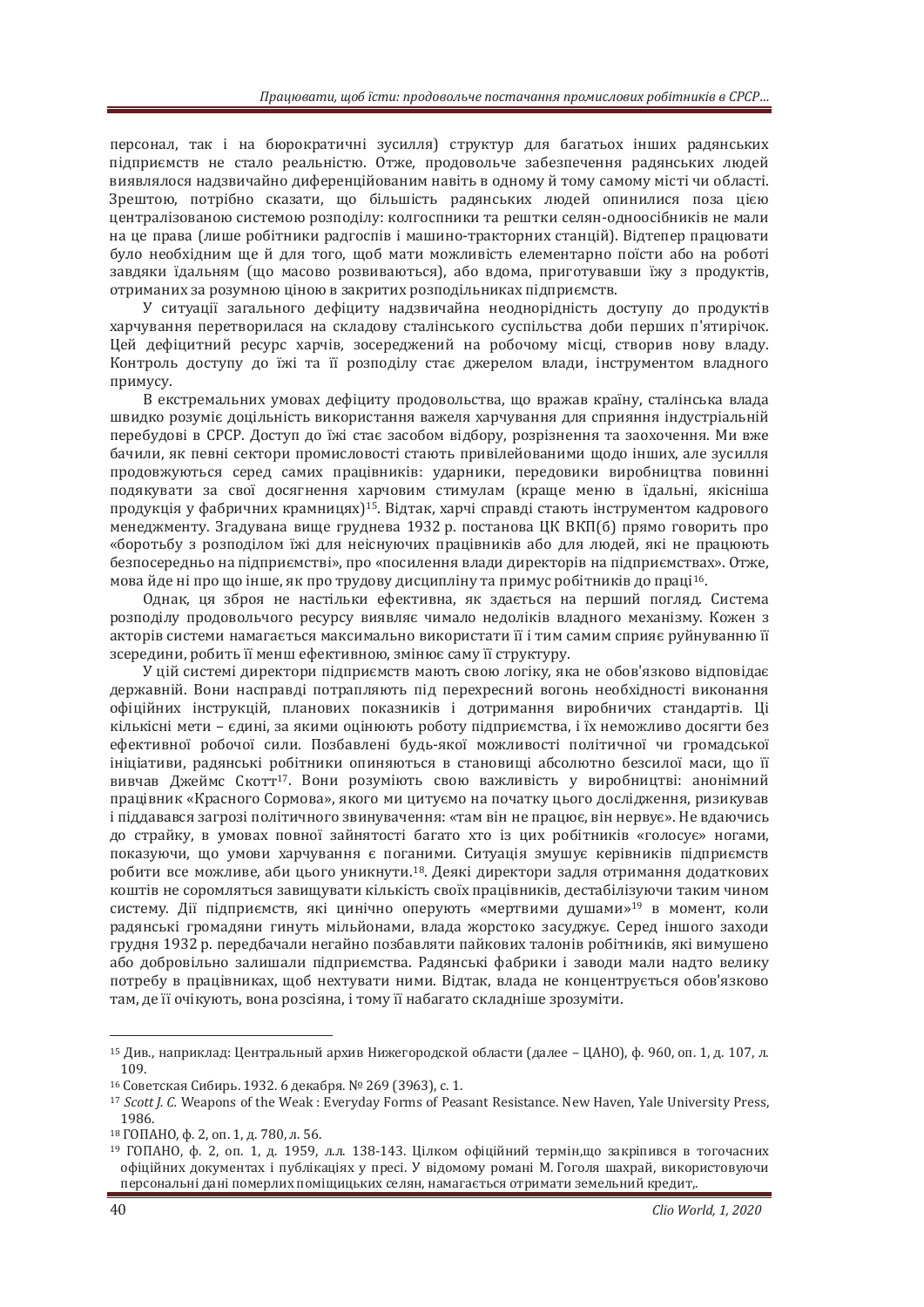Талони на харчування є тією чарівною скарбничкою, яка породжує багаторазовий рух. На автозаводі в Горькому, одному з найбільших будівельних майданчиків першої п'ятирічки, їх використовують навіть «для оплати послуг водіїв і повій»<sup>20</sup>. Наразі можливість харчування стає особливим джерелом влади, далеким від закону, альтернативу якого могла б запропонувати спроєктована система.

Сила цього централізованого контролю мала б зумовити його ефективність. Однак, як це часто бувало в Радянському Союзі, у країні панує неорганізованість і неефективність. Склади порожні, а обіцяні обсяги продуктів реально ніколи не розподіляють. Одна з центральних їдалень Горького в кращому випадку отримує лише 50 % обіцяних обсягів, а зазвичай значно менше<sup>21</sup>. Зіткнувшись із невдачею, влада змушена докорінно змінити систему. Замість того, щоб поглибити централізацію, уже в 1932 р. вони почали заохочувати індивідуальну ініціативу! Влада офіційно відмовляється від повного централізованого постачання підприємств: «...керівники харчових секторів для робітників лише отримують від держави, а самі протягом трьох місяців навіть не поворухнули пальцем і не мобілізували власні ресурси»<sup>22</sup>.

Відповідальних за постачання осіб заохочували проявляти ініціативу, купувати продукти харчування безпосередньо в колгоспників, створювати при заводах і фабриках підсобні господарства. У 1934 р. відділи робітничого постачання підприємств важкої промисловості отримували 37 % м'яса, 46 % риби, 94 % молочної продукції та 75 % овочів поза централізованим постачанням. У тому ж році підсобні господарства, які належали підприємствам галузі, зібрали 618 000 т овочів, 570 000 т картоплі, виробили 84 000 т молока і 10 500 т м'яса<sup>23</sup>. Директори їдалень змушені були постачати продукти на свої підприємства з офіційно дозволених і заохочуваних владою колгоспних ринків. Так проявилися слабкі сторони цієї влади, що опинилася в об'єктивній залежності від тих елементарних ринкових механізмів, які ж сама і вимагала обмежити. Попри таке повільне функціонування системи, доступ до їжі все ж зосереджується на робочому місці. Тут продукти харчування стають важливим ресурсом у руках тих, хто отримав до них доступ або ж контролює їх остаточний розподіл.

Пересічний радянський громадянин сприймає також як привілейовану дуже специфічну категорію персоналу: працівників «закладів громадського харчування», керівників їдалень, кухарів, завідувачів складів, закритих робітничих кооперативів... Їхній прямий контакт з їжею, яку вони готують, подають, транспортують або купують, робить їх ілеальними пілозрюваними в можливих зловживаннях і потенційними звинувачуваними в «найбільшому гріху». І насправді, вони можуть не лише удвічі більше «їсти на роботі», харчуючись на місці, а ще й приносити їжу додому. Деякі з них справді шахраювали, виявляючи в цьому дива винахідливості. Іноді вся справа полягала в тому, щоб вкрасти зі страви кілька грамів м'яса, аби зберегти гарний шматок для себе, а також приховати те з харчів, що залишалося, особливо хліб<sup>24</sup>. Інші навіть не переймаються цими тонкощами, а просто забирають те, що погано лежить... Ті, хто працюють на перевезенні вантажів, є також «привілейованими». Наприклад, величезний скандал стався на станції Горький, де окремі працівники використовували вимоги правил щодо термінів зберігання харчових продуктів, перепродуючи їх<sup>25</sup>. Тому доступ до продуктів харчування та праця з ними – це джерело сили, яку окремі особи не соромилися виявляти, іноді досить брутально.

Багато директорів їдалень і простих офіціантів не переймаються манерами ввічливості: архіви сповнені скарг на їхнє хамство<sup>26</sup>. Комусь, хто знайшов таргана в юшці, завідувач їдальні вілповів: «Якшо ви не хочете їсти, не їжте!»<sup>27</sup> Їдальня – це місце презирства, що відображається іноді в простому факті непридатних для споживання страв, які подають без

<sup>&</sup>lt;sup>20</sup> ГОПАНО, ф. 2, оп. 1, д. 1544, л. 94.<br><sup>21</sup> ГОПАНО, ф. 2, оп. 1, д. 205, л. 163<br><sup>22</sup> ГОПАНО, ф. 2, оп. 1, д. 1959, л. 141.<br><sup>23</sup> Hessler J., ор. сit., р. 182<br><sup>24</sup> ГОПАНО, ф. 4570, оп. 1, д. 279.<br><sup>25</sup> ЦАНО, ф. 4570, оп. надійшли до місцевої преси Горького протягом першої половини 1938 р., у 407 йшлося про низьку якість обслуговування, а 300 дописувачів скаржилися на хамство працівників закладів громадського харчування. (Див.: ГОПАНО, ф. 3, оп.1, д. 1929, л. 6.).<br><sup>27</sup> ГОПАНО, ф. 30, оп. 1, д. 2667, л. 8.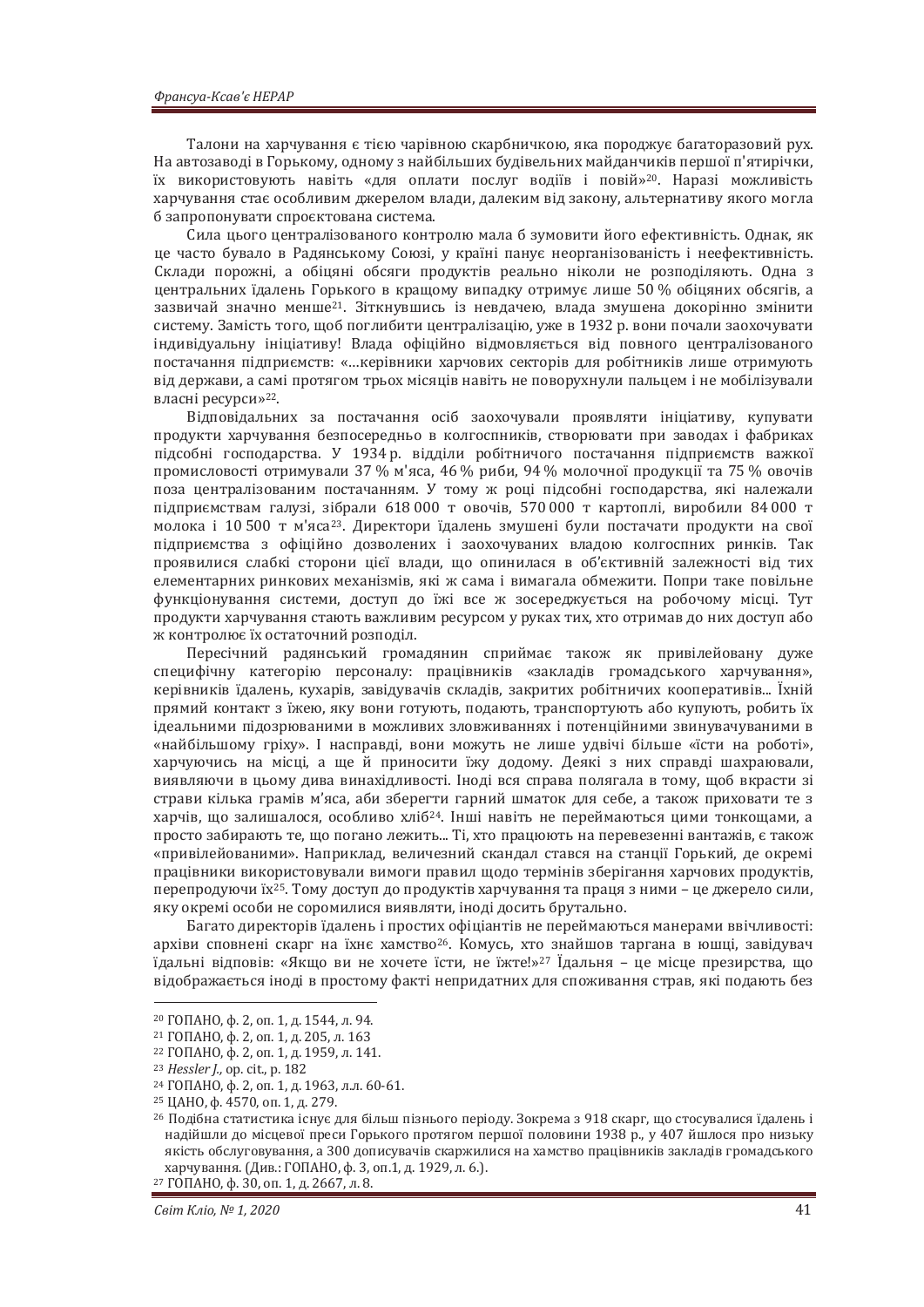найменшого намагання приготувати їх смачно... Так видається, що місце продавця у простому буфеті заводської їдальні є джерелом незрівнянної сили.

Знову ж таки, усе не так просто. Працівники «закладів громадського харчування» далеко не всесильні, як вони того хочуть і як може златися на перший погляд, а досить часто виявляються безпорадними. Загальний дефіцит створює незавидну ситуацію, коли він впливає передусім на директора та шеф-кухаря їдальні, відповідальних за приготування неякісних страв із недостатньої кількості продуктів. Їх критикує з усіх боків кожна служба, а ще ці працівники постійно перебувають під тиском підозр, стають об'єктом скарг і доносів. Вони підлягають посиленому нагляду, що призводить до численних звільнень, судових процесів та ув'язнення. Не варто забувати, що горезвісний закон від 7 серпня 1932 р.<sup>28</sup> стосується не лише селян: від його впровадження безпосередньо постраждали також і працівники «закладів громадського харчування». У Горькому, наприклад, було кілька судових вироків із засудженням винних до 10 років таборів за присвоєння продуктів харчування<sup>29</sup>. Репресії проти цієї категорії працівників триватимуть і під час Великого терору 1937 р.<sup>30</sup> Тому їдальні як місця роботи небезпечніші, ніж здається. Вакансії їхніх працівників важко заповнити, вони довго не тримаються свого робочого місця, часто звільняючись, і ще більше лестабілізуючи систему, яка й без цього є налламаною.

Кухарі, директори їдалень і магазинів – не єдині, хто намагається продемонструвати свою силу через їжу. Для декого можливість добре харчуватися - це очевидна ознака *статусу*, навіть якщо зважати на твердження О. Осокіної про те, що радянське суспільство починало з того, що спочатку побудувало «ієрархію в бідності»<sup>31</sup>. Тож іноді за зачиненими дверима їдалень *проявляється* влада. 15 червня 1933 р. Політбюро ЦК ВКП(б) суворо засудило практику, що мала місце на заводі № 8 (розташоване на околиці Москви підприємство з виготовлення артилерійського озброєння)<sup>32</sup>. Інспектори Центральної контрольної комісії з'ясували, що керівництво цього підприємства в період із серпня 1932 р. по травень 1933 р. (а це був пік Голодомору в Україні) організувало 37 банкетів, на які з бюджету підприємства витратило 40 000 рублів, зокрема, лише на придбання коньяку, шампанського та інших лорогих алкогольних напоїв – 17000 рублів. Ці застілля організовували на честь інспекторів чи військових чиновників. Персоналу їдальні, де влаштовували банкети, а таких було 61 особа, підприємство сплачувало проживання та харчування. На банкетних столах для запрошених була ікра, копчений осетр, шинка, фрукти, тобто такі продукти, про які звичайні радянські люди не могли навіть і мріяти. Зауважимо, що на час проведення цих банкетів обід у їдальні коштував трохи більше рубля. До цього скандалу виявилися причетними всі відповідальні посадовці підприємства. Вони надто добре демонструють свою владу: бенкетують і приносять пляшки додому. Саме їх місце у виробничому процесі та в ієрархії влади дає змогу їм мати доступ до цих харчів і насолоджуватися корисними благами, отриманими від своїх «клієнтів». Однак санкції партійного керівництва є помірними. Директор заводу I. Мірзаханов отримав сувору догану та був звільнений з посади. Головного організатора «гулянок», секретаря дирекції В. Виногралова, виключили з партії та звільнили з посали, а ось повелінку інших учасників лише засудили<sup>33</sup>.

**Висновки.** Сталінський СРСР – країна багатьох нерівностей. Одна з них, закріплена законодавчо до 1936 р., передбачала позбавлення певної групи населення частини громадянських прав. Проте, мало які нерівності можуть бути помічені виразніше, ніж нерівність у доступі до їжі. Тоді як 70 % населення були залишені самі на себе, ті, хто мали доступ до централізованого продовольчого постачання, ті, хто могли харчуватися завдяки своїй роботі, робили це зовсім інакше. Насправді немає нічого спільного між військовими

<sup>&</sup>lt;sup>28</sup> Постанова ЦВК і РНК СРСР «Про охорону майна державних підприємств, колгоспів і кооперації та зміцнення суспільної (соціалістичної) власності» від 7 серпня 1932 року передбачала санкції аж до смертної кари за присвоєння соціалістичної власності. (Див.: Известия ЦИК СССР и ВЦИК. 1932. 8 серпня. № 218.)

<sup>&</sup>lt;sup>29</sup> ЦАНО, ф. 960, оп. 1, д. 150, л. 36 и далее.<br><sup>30</sup> Нерар Ф.-К. Призраки террора: люди общественного питания в условиях сталинского террора. История сталинизма. Жизнь в терроре. Социальные аспекты репрессий: материалы международной научной конференции. Санкт-Петербург, 18-20 октября 1920 г.; Сост.: А. Сорокин, А. Кобак, О. <sup>и</sup>увалдина. Москва: РОСПЭН, 2013, С. 266-273.<br><sup>31</sup> *Осокина Е. А.* Указ соч., С. 114.<br><sup>32</sup> Российский государственный архив социально-политической истории (далее – РГАСПИ), ф. 17, оп. 3,

д. 924, л. 3.<br><sup>33</sup> РГАСПИ, ф. 17. оп. 3. д. 924. л.л. 28-30.